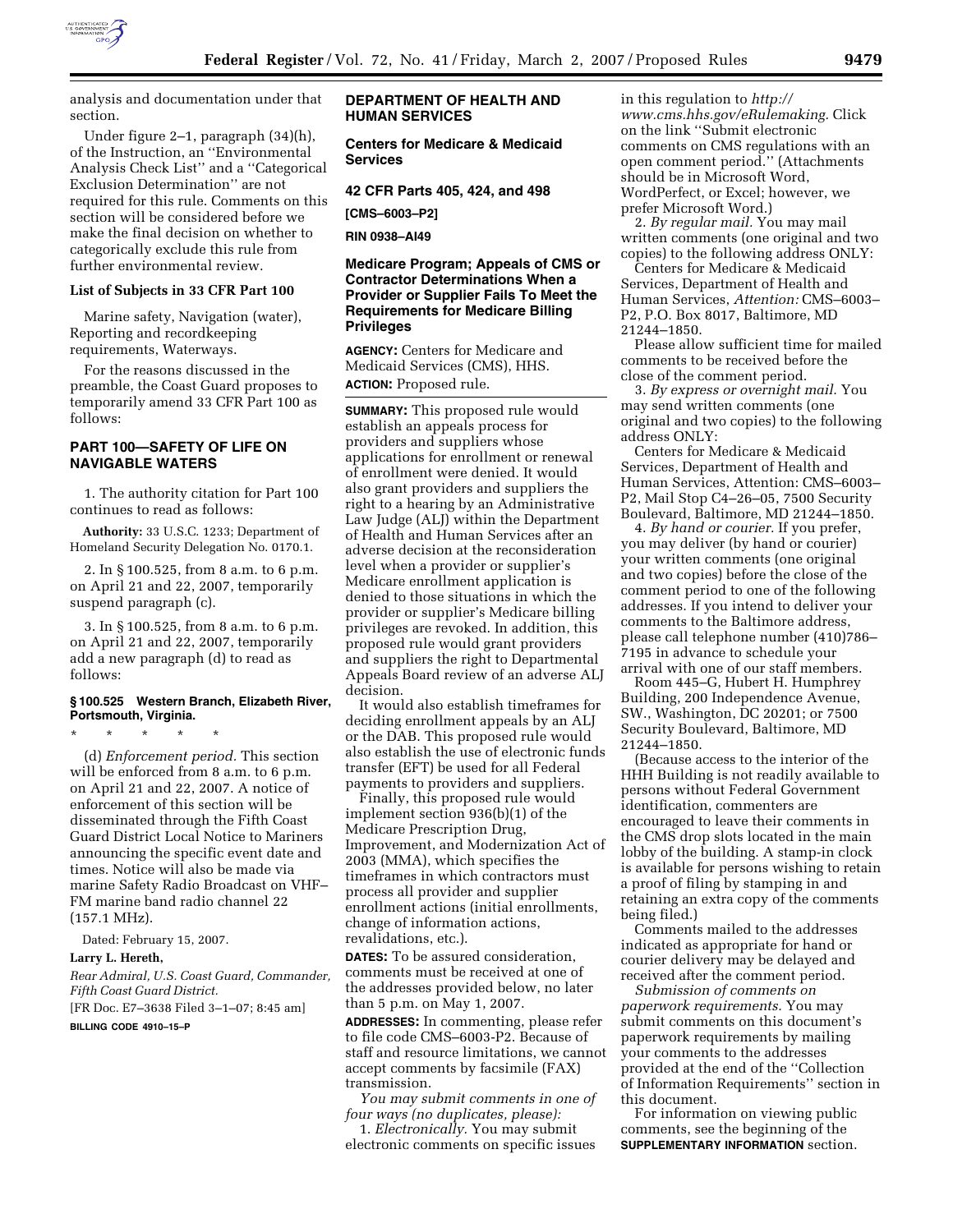## **FOR FURTHER INFORMATION CONTACT:**  August Nemec, (410) 786–0612. **SUPPLEMENTARY INFORMATION:**

*Submitting Comments:* We welcome comments from the public on all issues set forth in this rule to assist us in fully considering issues and developing policies. You can assist us by referencing the file code CMS–6003–P2.

*Inspection of Public Comments:* All comments received before the close of the comment period are available for viewing by the public, including any personally identifiable or confidential business information that is included in a comment. We post all comments received before the close of the comment period on the following Web site as soon as possible after they have been received: *http://www.cms.hhs.gov/ eRulemaking.* Click on the link ''Electronic Comments on CMS Regulations'' on that Web site to view public comments.

Comments received timely will also be available for public inspection as they are received, generally beginning approximately 3 weeks after publication of a document, at the headquarters of the Centers for Medicare & Medicaid Services, 7500 Security Boulevard, Baltimore, Maryland 21244, Monday through Friday of each week from 8:30 a.m. to 4 p.m. To schedule an appointment to view public comments, phone 1–800–743–3951.

### **I. Background**

A Medicare beneficiary may obtain covered Medicare items or services from any person, or institution that is enrolled in the Medicare program and is qualified to furnish those services. Various provisions of the statute and regulations establish conditions of participation or standards that a healthcare provider or supplier must meet in order to receive Medicare payment. These standards differ depending on the type of provider or supplier involved and whether the services are furnished under Parts A, B, or C of the Medicare statute. There are also differences in qualifications between providers and suppliers of services, and differences among the various types of suppliers, in how they are enrolled in the Medicare program. For some classifications of providers and suppliers, an on-site survey is required. For other individuals or entities, a determination can be made based largely on the information provided by the applicant.

The Medicare regulations in part 498 provide appeal rights for providers and suppliers that have been found to not meet certain conditions of participation or established standards. For the

purposes of part 498, these suppliers include independent laboratories; suppliers of portable x-ray services; rural health clinics; federally qualified health centers; ambulatory surgical centers; end-stage renal disease treatment facilities; and chiropractors and physical therapists in private practice. For the purposes of Part 498, the term ''provider'' refers to a hospital, critical access hospital, skilled nursing facility, comprehensive outpatient rehabilitation facility (CORF), home health agency or hospice, that has in effect an agreement to participate in Medicare; or a clinic, rehabilitation agency, or pubic health agency that has in effect a similar agreement but only to furnish outpatient physical therapy or speech pathology services; or community mental health center that has in effect a similar agreement but only to furnish partial hospitalization services.

In addition, our regulations at § 405.874 provide an appeals process for suppliers of Durable Medical Equipment, Prosthetics and Orthotics and Supplies (DMEPOS) that wish to contest a denial of an application for a billing number or the revocation of an existing billing number. The § 405.874 appeals process affords DMEPOS suppliers the right to a carrier hearing before a carrier official who was not involved in the original determination, and the right to seek a review before a CMS official designated by the CMS Administrator.

In December 1998, we issued CMS Ruling 98–1, regarding the appeals process Medicare carriers must provide to physicians, nonphysician practitioners, and to certain entities that receive reassigned benefits from physicians and nonphysician practitioners. CMS Rulings are decisions of the Administrator that serve as precedent final opinions and orders and statements of policy and interpretation. They provide clarification and interpretation of complex or ambiguous provisions of statute or regulations relating to Medicare, Medicaid, Utilization and Quality Control Peer Review, private health insurance, and related matters. CMS Rulings are binding on all our components, Medicare contractors, the Provider Reimbursement Review Board, the Medicare Geographic Classification Review Board, and ALJs who hear Medicare appeals. These Rulings promote consistency in interpretation of policy and adjudication of disputes. This proposed rule is different from the clarification of appeals procedures found in CMS Ruling 98–1, because it adds provisions in order to comply with

the MMA. Whereas the ruling followed the procedures in § 405.874, this proposed rule would grant suppliers the right, after denial or revocation of a supplier's Medicare billing privileges, to a hearing by an ALJ after an adverse decision at the reconsideration level as well as judicial review.

## **II. Provisions of the Proposed Rule Published on October 25, 1999**

In the October 25, 1999 **Federal Register** (64 FR 57431), we published a proposed rule that set forth proposed revisions to § 405.874 (Appeals of carrier decisions that supplier standards are not met) to extend appeal rights to all suppliers whose enrollment applications for Medicare billing privileges are revoked, except for those suppliers covered under the appeals provisions of part 498. The proposed rule stated that these administrative appeal rights would apply to suppliers of durable medical equipment, prosthetics, orthotics, and supplies; ambulance service providers; independent diagnostic testing facilities; physicians; and other suppliers such as physician assistants. We also proposed revisions to the existing procedures in § 405.874.

Since section 902 of the Medicare Prescription Drug, Improvement, and Modernization Act of 2003 (MMA) prohibits the Secretary from finalizing a proposed rule that was published more than 3 years earlier except under exceptional circumstances, we are not seeking comment on our earlier proposed rule. In addition, we have revised the October 25, 1999 proposed rule in order to comply with section 936 of the MMA. However, we are including a summary discussion of the significant provisions stated in the October 25, 1999 proposed rule in order to provide historical background regarding the development of this proposed rule. The following is a summary of the procedural changes found in the October 25, 1999 proposed rule.

In our October 1999 proposed rule we proposed to:

• Set forth the procedures to be followed by carriers concerning notifying a supplier of the denial of an enrollment application for supplier billing privileges.

• Clarify that a revocation of a supplier billing number that is based on a Federal exclusion or debarment is effective with the effective date of the exclusion or debarment, regardless of the date of the notice from the carrier that the billing number is revoked.

• Change the language in current § 405.874(c) that requires a carrier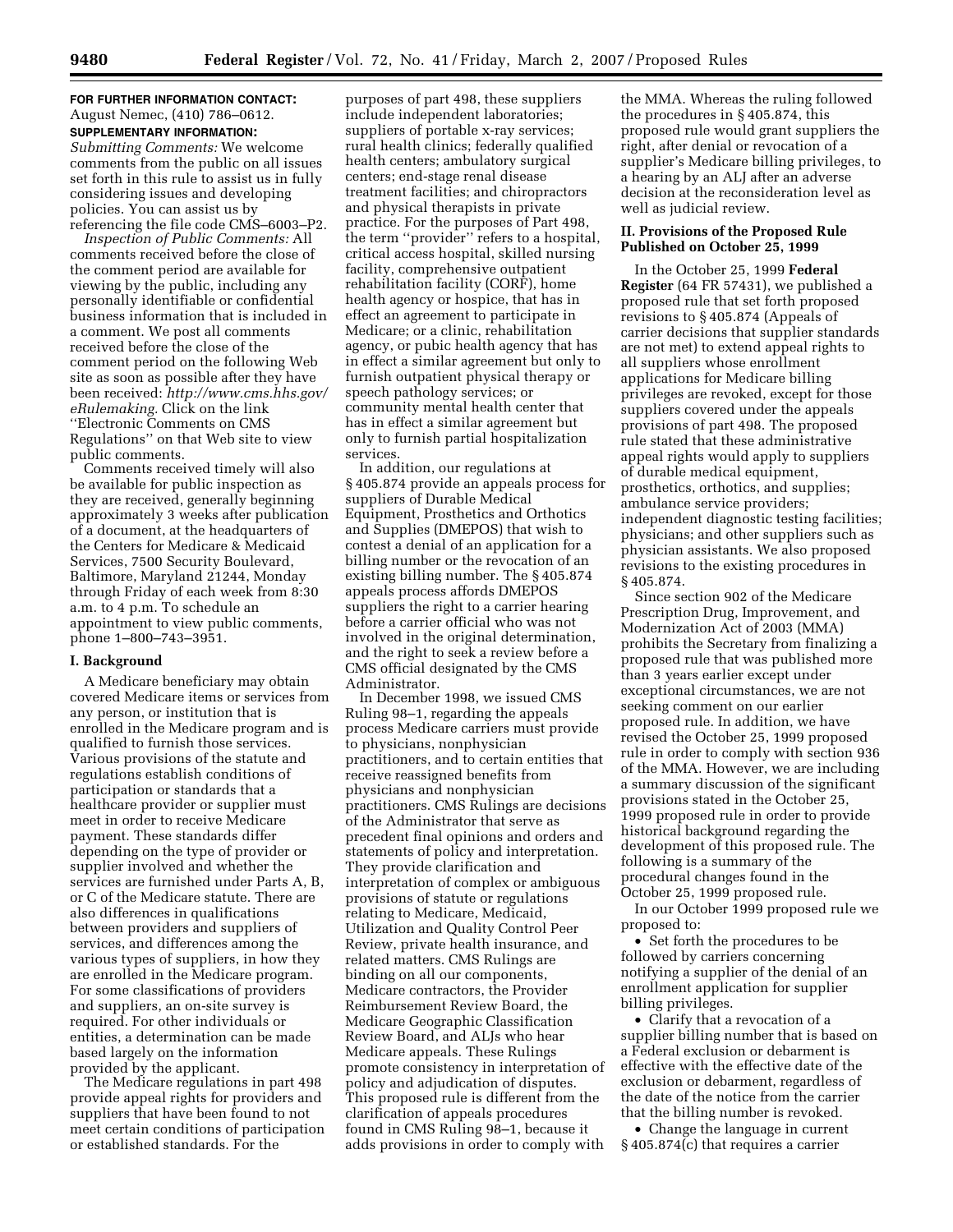hearing officer to schedule a hearing to be held within 1 week.

• Clarify that we would not pay for services furnished by suppliers during a period in which the supplier's billing privileges have been denied or revoked.

• Clarify that the supplier must be in compliance with all requirements in order to have its billing number reinstated, and that we must be satisfied that the supplier is in compliance and will remain in compliance.

• Permit the carrier, carrier hearing officer, or CMS (then HCFA) official to reopen and revise its initial determination

• Restrict DMEPOS suppliers from billing for services prior to the date that their billing number was issued.

• Describe the procedure for submitting claims after a reversal of a supplier enrollment application denial or billing number revocation, or after a billing number reinstatement.

## **III. Analysis of and Responses to Public Comments Received From the Proposed Rule Published on October 25, 1999**

The following is a summary of our comments and responses to the October 25, 1999 proposed rule. Notwithstanding the presentation of these comments and responses, we are only soliciting comments on this proposed rule.

*Comment:* One commenter suggested that we simplify the enrollment application (Form CMS 855) instead of removing the requirement that a carrier must accept or reject an entity's enrollment application for a billing number or request additional information within 15 days of the receipt of the enrollment application.

*Response:* Since the publication of our October 25, 1999 proposed rule we have published several notices requesting public comment on the enrollment applications in the **Federal Register** including one on February 2, 2001, (66 FR 8807). The final approval notice was granted on September 25, 2001. Most recently, we sought public comments on our revised provider enrollment application on July 8, 2005. In the April 25, 2003 **Federal Register**  (68 FR 22064), we published a proposed rule concerning our provider enrollment procedures entitled ''Requirements for Establishing and Maintaining Medicare Billing Privileges,'' that includes proposed revisions to the CMS 855 enrollment applications. In addition, to be consistent with the nomenclature in this proposed rule and existing manual instructions, we are changing the term ''disallowance'' to the term ''denial'' throughout this proposed rule.

*Comment:* Two commenters suggested that carriers be given a timeframe for processing these applications, such as 30 or 45 days. Many commenters recommended that we maintain and enforce a time limit for the carrier to process enrollment applications and expressed concern about delays in billing or the inability to bill for Medicare items and services.

*Response* We do maintain and enforce provider enrollment processing standards for carriers. Currently, the time limit for the carrier to process an initial determination, can be found in Program Integrity Manual, Chapter 10- Healthcare Provider/Supplier Enrollment. Carriers are evaluated against this standard in the Contractor Performance Evaluation process.

In addition, section 936(a) of the MMA adds a new section 1866(j)(1)(B) to the Act, requiring the Secretary to ''\* \* \* establish by regulation procedures under which there are deadlines for actions on applications for enrollment (and, if applicable, renewal of enrollment). The Secretary shall monitor the performance of Medicare Administrative Contractors in meeting the deadlines \* \* \*" In this proposed rule, we would establish deadlines for processing all provider and supplier enrollment actions as discussed in greater detail in section IV. of the preamble of this proposed rule.

*Comment:* Several commenters suggested that we should provide temporary provider numbers during the enrollment process to permit suppliers to submit claims for their provision of items and services prior to receiving a permanent supplier billing number.

*Response:* Since the publication of the October 25, 1999 proposed rule, we published the Requirements for Providers and Suppliers to Establish and Maintain Medicare enrollment final rule(71 FR 20754), where we required that providers and suppliers obtain billing numbers before enrolling in the Medicare program. The purpose of the enrollment process is to ensure that we enroll qualified, eligible individuals and entities as providers and suppliers of Medicare services. Allowing providers and suppliers to submit claims prior to enrollment in the Medicare program would undermine this process.

*Comment:* Two commenters suggested that a supplier should not have to prove compliance with all enrollment qualifications because this allows the carrier to raise new objections without warning and shifts the burden of proof to the supplier.

*Response:* Since the publication of the October 25, 1999 proposed rule, we published the Requirements for

Providers and Suppliers to Establish and Maintain Medicare enrollment final rule (April 21, 2006, 71 FR 20754). In this final rule, we require providers and supplier to meet and maintain all Federal and State requirements to be issued and retain Medicare billing privileges. When suppliers enroll in the Medicare program, they are required to sign a certification statement that they are in compliance with all Medicare enrollment requirements. This appeals proposed rule would not alter the burden of proof already placed on the supplier in the initial application process.

*Comment:* Two commenters suggested that we should propose a separate enrollment process for those suppliers whose enrollment applications have been denied, who have lost their appeal, and who decide to submit a new enrollment application to the carrier.

*Response:* We maintain that if a supplier's enrollment application has been denied and the denial was upheld by the appeals process, then that supplier would still be eligible to reapply for a Medicare supplier number. If the supplier still wanted to enroll, we assume that the supplier would correct the reasons for the denial. The supplier would be required to submit the enrollment application as an initial enrollment. Therefore, a separate enrollment process for applicants who were denied enrollment would not be practical.

*Comment:* A commenter stated that we had established the effective date for purposed for billing Medicare for DMEPOS services in a change of ownership (CHOW) situation to be ''the date of the actual change in ownership, rather than the date of assignment of the National Supplier Clearinghouse.''

*Response:* We agree with the commenter. This is the current policy as long as at the time of the CHOW, all CMS Medicare DMEPOS supplier standards specified in § 424.57 are met.

*Comment:* Three commenters stated that physicians should not be characterized as suppliers.

*Response:* For purposes of Medicare terminology, it has been a longstanding practice for physicians to be considered as suppliers. Our regulations at § 400.202 define a supplier as a physician or other practitioner, or an entity other than a provider that furnishes health care services under Medicare. In addition, section 901(b) of the MMA amended section 1861 of the Act by adding paragraph (d), which defines a supplier to include a physician. Therefore, we are retaining the current definition for the purpose of this proposed rule.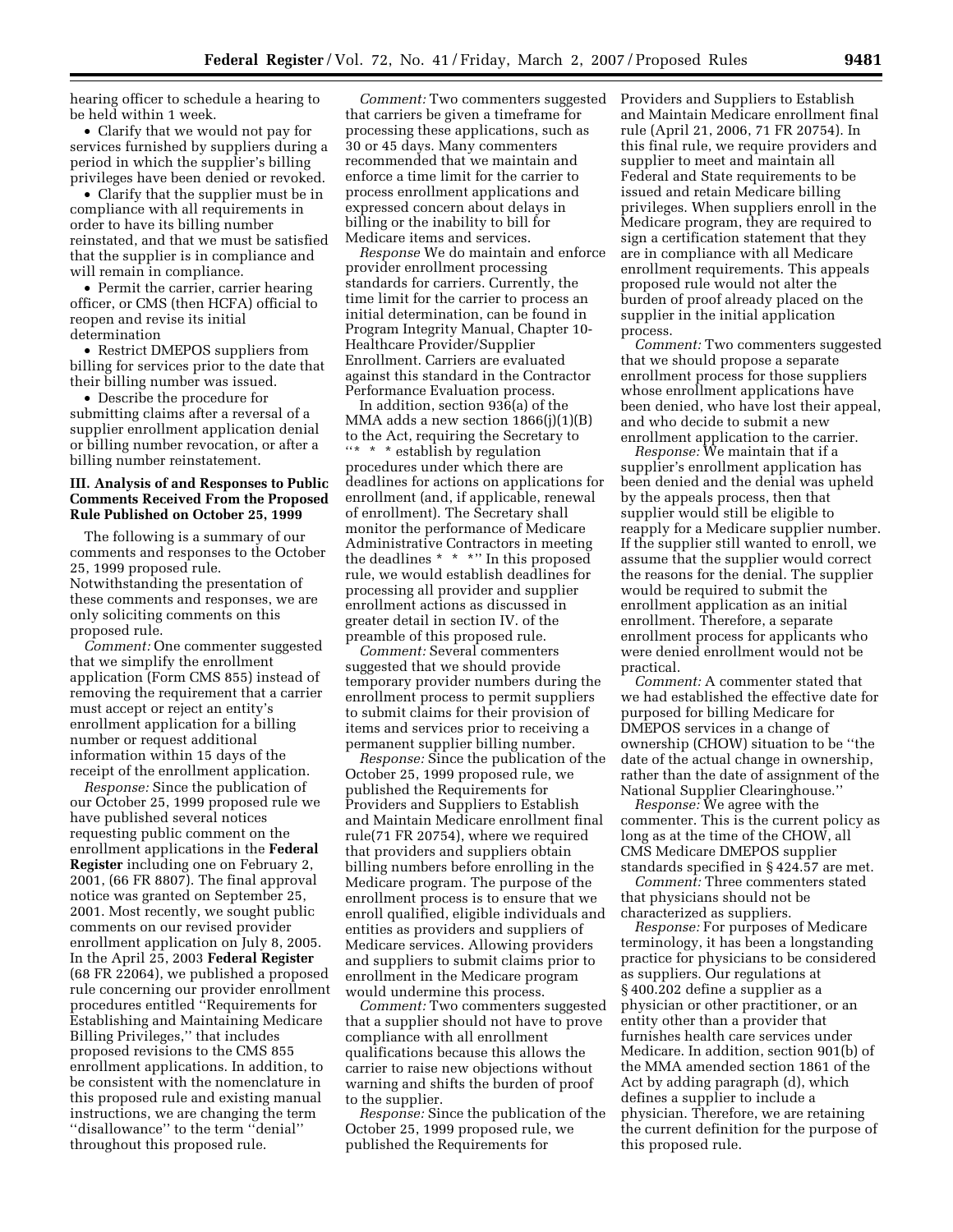*Comment:* A commenter stated that it is unclear whether this regulation applies to physicians.

*Response:* This proposed rule would apply to physicians, as physicians are considered suppliers in accordance with the definitions specified in § 400.202.

*Comment:* One commenter stated that this regulation should have been incorporated into a rule that established requirements for obtaining and maintaining Medicare billing privileges.

*Response:* As stated previously, we finalized CMS–6002-F, Requirements for Provider and Suppliers to Establish and Maintain Medicare Enrollment, on April 21, 2006 (71 FR 20754). Accordingly, we are not able to adopt this suggestion.

*Comment:* A commenter suggested that we add an exception to this rule for time periods during which a supplier is unaware of the debarment or exclusion of another entity with which it is doing business.

*Response:* While we understand this comment, we believe that information on excluded or debarred entities is readily available to the public. For example, the Office of Inspector General's (OIG's) Web site pages which include the following:

• OIG's ''List of Excluded Individuals and Entities.'' This list is commonly referred to as the ''OIG Sanction List'' for those parties excluded by the OIG from participation in the Medicare, Medicaid, and all Federal health care programs (as defined in section 1128B(f) of the Act);

• ''List of Parties Excluded from Federal Procurement and Nonprocurement Programs,'' known as the ''GSA Debarment List'', for those parties debarred, suspended or otherwise excluded by other Federal agencies from participation in Federal procurement and nonprocurement programs and activities.

The aforementioned lists are in accordance with the Federal Acquisition and Streamlining Act of 1994, and with the HHS Common Rule at 45 CFR part 76. The Web site for the OIG exclusion list can be found at *http:// www.oig.hhs.gov* and the Web site for the debarment list can be found at *http://www.epls.arnet.gov.* 

*Comment:* Two commenters suggested that we should more clearly distinguish between those suppliers whose initial enrollment applications had been denied and those whose enrollment had been revoked.

*Response:* With the publication of Requirements for Provider and Suppliers to Establish and Maintain Medicare Enrollment final rule (April 21, 2006, 71 FR 20754), we believe we have clarified the differences between a denial of billing privileges and revocation of billing privileges. In addition, we believe that only one appeals process is necessary to resolve adverse administrative enrollment decisions.

*Comment:* One commenter stated that the appeal rights of a supplier that has been excluded by the OIG are more expansive than the appeal rights contained in this regulation for a supplier whose billing number has been revoked, since an excluded supplier may request an Administrative Law Judge (''ALJ'') hearing.

*Response:* This proposed rule reflects the requirements of section 936(a) of the MMA to grant the right to an ALJ hearing, judicial review, and DAB review to a revoked supplier. Therefore, an excluded supplier would no longer have more expansive appeal rights.

*Comment:* Several commenters noted that § 405.874(a) should clearly state that the carrier should fully inform the supplier in detail as to why it has denied the supplier's enrollment application or revoked the supplier's enrollment.

*Response:* We agree with the commenters. In this proposed rule, we are proposing in § 405.874(a) and (b) that the carrier provide the reason why a supplier's enrollment application was denied or why its billing number was revoked.

*Comment:* Several commenters were opposed to reducing the timeframe to file an appeal of a denial of an enrollment application or the revocation of a Medicare billing number from 90 to 60 days.

*Response:* We are proposing to follow the longstanding processes of part 498, which allow 60 days for filing an appeal.

*Comment:* A few commenters contended that we should accept a postmark as the reliable date to determine when suppliers have learned of a carrier decision to deny an application or revoke Medicare billing privileges.

*Response:* We agree with the commenters. We believe that § 498.22(b)(3), § 498.22(d), and § 498.40 clearly address when we must accept a postmark as the reliable date to determine when suppliers have learned of a carrier decision to deny an application or revoke Medicare billing privileges.

*Comment:* One commenter stated that it is confusing to base the revocation of a billing number on the effective date of the Federal action (exclusion or debarment), regardless of the date of notice from the carrier.

*Response:* The OIG sends an exclusion notice to the supplier and the carrier at the same time explaining that the supplier is being excluded from Medicare, Medicaid, and other Federal health care programs. The effective date of the exclusion is 20 days after the date the notice is sent to the supplier and the carrier (see § 1001.2002(b)). The carrier does not establish the date for the exclusion nor can the carrier alter the effective date of OIG exclusion.

*Comment:* One commenter stated that the carrier should not have the discretion to implement a carrier hearing officer's decision to deny or revoke a supplier billing number pending a possible appeal. This commenter suggested that carriers be required to decide within 15 days whether to appeal a hearing officer's reversal decision, and if the carrier chooses not to appeal, then it must immediately implement the decision.

*Response:* In accordance with section 936(1)(b)(1) of the MMA, we propose to follow the process of part 498. These procedures have specific timeframes.

*Comment:* Several commenters stated that an ALJ, rather than a CMS official, should conduct the appeal that follows the carrier hearing.

*Response:* Section 936(l)(b)(1) of the MMA provides for an ALJ hearing. Therefore, we are proposing to modify our regulations to address this concern.

*Comment:* One commenter stated that when a revocation of a supplier billing number is reversed upon appeal, the supplier billing number should be reinstated to the date upon which the revocation became effective.

*Response:* We agree. In this proposed rule, we would revise § 405.874(d), to provide that in the case of a reversal of a revocation on appeal, a supplier billing number is reinstated back to the date that the revocation became effective.

*Comment:* One commenter suggested that we should establish clear guidelines as to when and why a carrier or a carrier hearing officer can reopen an existing decision or determination, and another commenter suggested that reopening of decisions should be limited to situations where good cause has been established and new and material evidence has been uncovered.

*Response:* While we considered establishing a reopening process, we believe that the appeals process that would be established in this proposed rule affords providers and suppliers with sufficient protections. We would appreciate receiving additional public comments regarding the benefits associated with expanding on the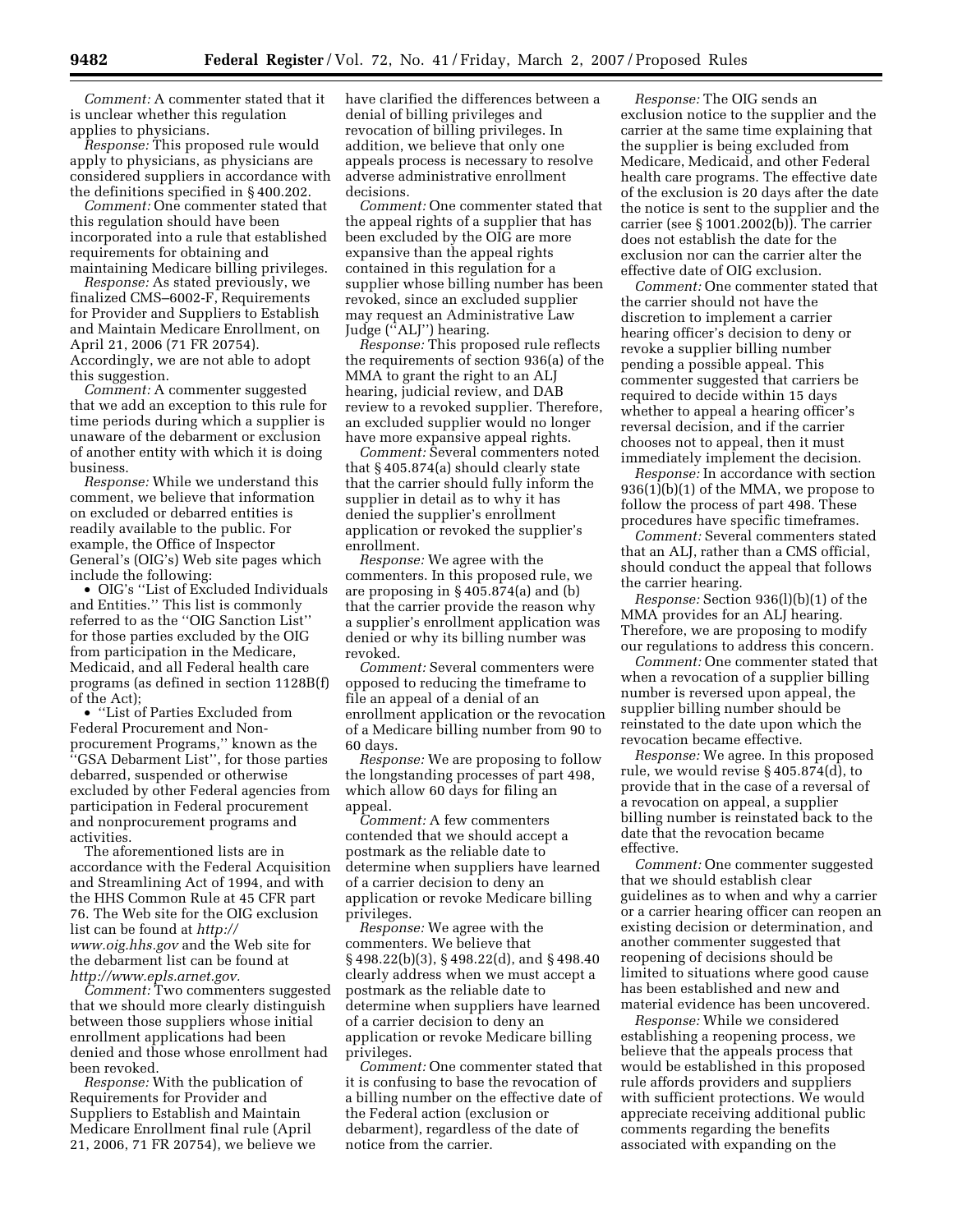reopening process established in § 498.30.

*Comment:* One commenter stated that the provisions relating to the rejection of claims fails to distinguish between suppliers whose billing numbers have been revoked and those whose enrollment applications are pending. The commenter also was concerned that payments will be rejected only when a supplier's enrollment has been revoked because a carrier's rejection of claims affords no appeal rights.

*Response:* It is true that the provision that claims be rejected does not in fact, distinguish between those suppliers whose billing numbers are revoked and those whose enrollment applications are pending. Claims are rejected when the supplier does not have valid billing privileges at the time that claims were submitted. When a supplier's application is approved and it is assigned a billing number, these claims may be resubmitted and paid retroactively, except for DMEPOS suppliers, who do not have retroactive billing privileges. In addition, we maintain that claims are rejected for those suppliers whose billing privileges are revoked so the contractor does not have to hold the claims in its system indefinitely.

*Comment:* Two commenters stated that we should ensure that all decisions are reached and implemented prior to the claims expiration date, or the agency should allow exceptions in circumstances when the timeframe to pay allowable claims has expired.

*Response:* The timely filing requirements for claims submission, as specified in § 424.44, are not affected by an enrollment application pending processing or by the appeal of the Agency's enrollment decision. As specified in § 405.874(i), if a supplier is successful in overturning its denial or revocation, it has up to 1 year after the reversal decision to file any claims for items furnished during the overturned period.

### **IV. Provisions of This Proposed Rule**

After consideration of the comments reviewed, analysis of specific issues, and the provisions of section 936(l)(b)(1) of the MMA we are modifying the October 25, 1999 proposed rule by making clarifying and editorial changes, and revising the sections affected by 936(l)(b)(1) of the MMA.

With the implementation of the National Provider Identifier (NPI) (which is a standard unique identifier for health care providers) scheduled for May 23, 2007, we believe that it is appropriate to propose use of the term ''Medicare billing privileges'' in lieu of

the term ''Medicare billing number.'' (See the January 23, 2004 final rule (69 FR 3469) for more detailed information regarding the NPI.) After implementation of the NPI, providers or suppliers will have to obtain an NPI before initiating enrollment in the Medicare program. Medicare will use the NPI as the billing number. However, providers and suppliers must still enroll with a fee-for-service contractor in order to bill the Medicare program. Thus, the fee-for-service contractor will convey billing privileges.

We propose to maintain § 405.874, which specifies provisions that would apply to certain suppliers as defined in § 405.802.

In § 405.802, we propose to define prospective supplier and suppliers by specifying the provisions of § 405.874 that would apply. These suppliers include an independent laboratory; supplier of durable medical equipment, prosthetics, orthotics, or supplies (DMEPOS); ambulance service provider; independent diagnostic testing facility; physician, other practitioner such as physician assistant; physical therapist in independent practice; clinical laboratories; supplier of portable x-ray services; rural health clinic (RHC); Federally qualified health center (FQHC); ambulatory surgical center (ASC); an entity approved by CMS to furnish outpatient diabetes selfmanagement training, or end-stage renal disease (ESRD) treatment facility that is approved by CMS as meeting the conditions for coverage of its services, and prospective supplier means any of the listed entities that seek to be approved for coverage of its services under Medicare.

In new § 405.874(a), Denial of a supplier enrollment application, we propose that if a carrier denies a supplier's enrollment application, the carrier must notify the supplier by certified mail. The notice must include the following: (1) The reason for denial in sufficient detail to allow the supplier to understand the nature of its deficiencies; (2) the right to appeal in accordance with part 498; and (3) the address to which the written appeal must be mailed.

We propose these changes to comply with section 936(a)(2) of the MMA. Part 498 of these regulations includes the right of a supplier to a reconsideration of a determination that it does not qualify for Medicare billing privileges. This reconsideration would be performed by a carrier hearing officer not involved in the original determination. Part 498 also grants suppliers the right to a hearing by an ALJ, DAB review and judicial review.

These various levels of appeal would also apply to revocations of Medicare billing privileges.

In proposed § 405.874(b)(1), Notice of revocation, we would clarify that if a carrier revokes a supplier's Medicare billing privileges that the carrier must notify the supplier by certified mail and that the notice must include—(1) the reason for the revocation in sufficient detail for the supplier to understand the nature of its deficiencies; (2) the right to appeal in accordance with part 498 of this chapter; (3) the address to which the written appeal must be mailed.

In proposed § 405.874(b)(2), Revocation of a supplier's billing privileges, we would separate the procedures in existing § 405.874(a) and § 405.874(b) because we believe the language in the October 29, 1999 proposed rule was not sufficiently clear. In proposed § 405.874(b)(2), we clarify that a revocation of a supplier's billing privileges that is based on a Federal exclusion or debarment is effective with the effective date of the exclusion or debarment, regardless of the date of the notice from the carrier that the billing number is revoked. Moreover, if CMS, or one of its designated contractors revokes Medicare billing privileges, we would not revoke an individual or organization's NPI.

In proposed  $§$  405.874(b)(3), Payment, we would revise this section to clarify that suppliers are not paid for items or services furnished during a period in which a supplier does not have billing privileges or its billing privileges have been revoked. Concerning DMEPOS suppliers, section 1834(j)(1) of the Act states that, with the exception of medical equipment and supplies furnished incident to a physician's service, no payment may be made by Medicare for items and supplies unless the supplier has active Medicare billing privileges. We further propose that claims submitted to carriers for items or services furnished during a period of supplier ineligibility are to be rejected by the carrier, not denied.

In  $§$  405.874(c)(1) Appeal rights, we propose that a supplier's appeal rights would follow the processes detailed in part 498.

We are proposing to revise § 405.874(d), Impact of reversal of carrier determination on claims processing, to reflect that claims for services furnished to Medicare beneficiaries during a period in which the supplier's billing privileges were not effective are rejected and not denied. If a provider or supplier is determined not to have qualified for billing privileges in one period but qualified in another, contractors process claims for services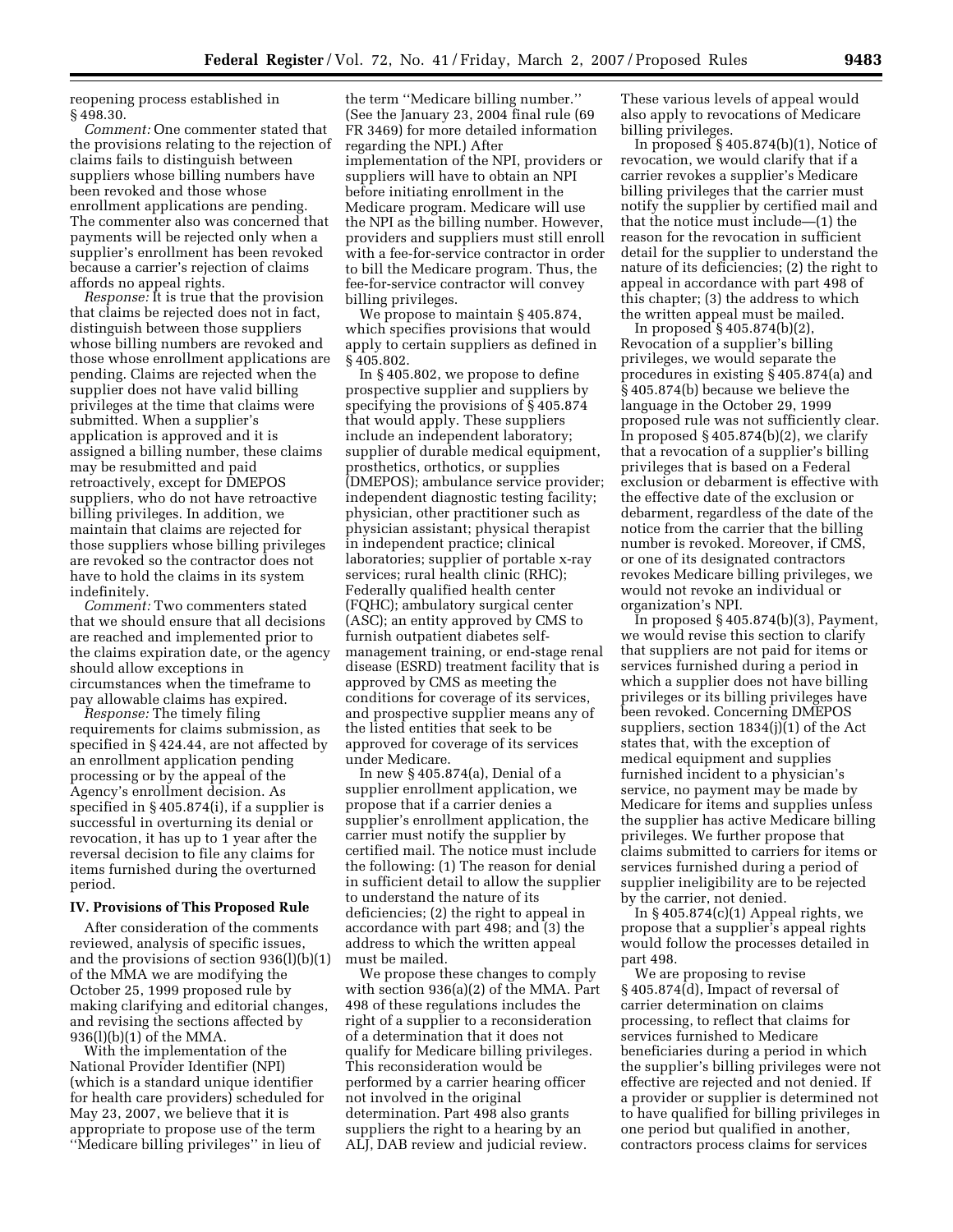furnished to beneficiaries during the period for which the provider or supplier was Medicare-qualified. Subpart C of this part sets forth the requirements for recovery of overpayments. The appeals process for denied claims should not apply if a provider or supplier does not have billing privileges.

In  $\frac{5405.874}{d}$  (d)(3), we propose that if a revocation of a provider's or supplier's billing privileges are reversed upon appeal, the provider's or supplier's billing privileges are reinstated back to the date that the revocation became effective.

Section 405.874(d)(4) would specify that if a denial of a provider's or supplier's billing privileges is reversed upon appeal, then the appeal decision establishes the date that the provider's or supplier's billing privileges will become effective.

We propose revising § 405.874(e), Reinstatement of provider's or supplier's billing privileges following corrective action, to state that if a provider or supplier completes a corrective action plan and provides sufficient evidence to the carrier that it has complied fully with the Medicare requirements, the carrier may reinstate the supplier's billing privileges. The carrier may pay for services furnished on or after the effective date of the reinstatement. The effective date of the reinstatement will be based on the date the provider or supplier is in full compliance with all Medicare requirements. However, a carrier's refusal to reinstate billing privileges based on the submission of a corrective action plan is not an initial determination and may not be appealed. We believe that allowing suppliers to appeal an adverse corrective action plan would establish two separate appeal processes and result in an administratively inefficient appeals process. Any supplier seeking to appeal a carrier's determination to deny or revoked billing privileges must submit an appeal within the timely filing period established for reconsideration, regardless of the submission of a corrective action plan.

In § 405.874(f) we propose to revise the effective date for DMEPOS supplier's billing privileges. If a carrier, carrier hearing officer, or ALJ determines that a DMEPOS supplier's denied enrollment application meets the standards in § 424.57 of this chapter and any other requirements that may apply (for example, reinstatement after an OIG exclusion), the determination establishes the effective date of the billing number as not earlier than the date the carrier made the determination

to deny the supplier's enrollment application. Claims are rejected for services furnished before that effective date.

In § 405.874(g), Submission of claims, we propose that a provider or supplier succeeding in having its enrollment application denial or billing number revocation reversed, or in having its billing number reinstated, may submit claims to the carrier for services furnished during periods of Medicare qualification, subject to the limitations in § 424.44 of this chapter, regarding the timely filing of claims. If the claims previously were filed timely but were rejected, they would be considered filed timely upon resubmission. Previously denied claims for items or services rendered during a period of denial or revocation may be resubmitted to CMS within 1 year after the date of reinstatement or reversal.

In  $\S$  424.510(d)(2)(iv) Submittal of electronic funds transfer (EFT) authorization form, we propose that at the time of enrollment, an enrollment change request or revalidation, providers and suppliers shall submit the CMS–588 form to receive payments via electronic funds transfer.

Consistent with the authority found at 31 U.S.C. 3332(f)(1), all Federal payments, including Medicare payments to providers and suppliers, shall be made by electronic funds transfer (EFT). Further, under 31 U.S.C. 3332(g), each recipient of Federal payments required to be made by electronic funds transfer shall designate 1 or more financial institutions or other authorized agents to which the payments shall be made and provide the information to CMS. While the statutory provisions at 31 CFR part 208 govern the Department of Treasury, they apply to all Federal government agencies.

Consequently, we want to clarify that the EFT requirement applies to providers and suppliers enrolling in the Medicare program or making changes to enrollment. We are proposing to require the EFT payments for—(1) providers and suppliers initially enrolling in the Medicare program; and (2) providers and suppliers submitting a CMS–855 change request who are not currently receiving payments via EFT. Note if a provider or supplier is not enrolled in the Medicare program or is not submitting a change in their enrollment information, no action is necessary. We will continue to encourage all providers and suppliers to switch to EFT payments voluntarily.

We believe that this change will reduce the paperwork burden for the public and reduce our administrative costs. Moreover, we believe that the

transition to EFT will help ensure that payments are made to the provider or supplier of services. Finally, in the event of a national disaster, such as Hurricane Katrina, providers and suppliers utilizing EFT would be ensured a continuity of payment. We are proposing to revise § 424.545(a), provider and supplier appeal rights, which was part of the April 21, 2006 final rule (71 FR 20754), regarding the Requirements for Providers and Suppliers To Establish and Maintain Medicare Enrollment. The existing provision states that a revocation of billing privileges also results in the termination of a corresponding provider agreement. Therefore, we are proposing to revise § 424.545(a) by—

• Redesignating the first sentence of current paragraph(a) as the introductory text and revising that text to remove the reference to part 405 subpart H.

• Redesignating the second sentence of current paragraph (a) as paragraph  $(a)(1)(i)$ 

• Adding paragraph (a)(1)(ii) to clarify that if a provider appeals both of these sanctions, then both matters will be resolved using a single appeals process.

• Redesignating the last sentence of current paragraph (a) as paragraph  $(a)(2)$ .

We believe that our proposal (the addition of paragraph (a)(1)(ii) is not a change from the current regulatory provision. In fact, the current provision in § 424.545(a) provides that a final decision would apply both to the revocation and the termination. However, this proposal is an effort to clarify that a provider will be able to appeal both sanctions using one appeals process. We also are proposing that this process would follow the appeals procedures established for revocations. We believe that a single appeals process would result in less administrative burden for both the agency and any affected provider.

We are proposing to add § 405.874(h) to establish deadlines for the adjudication of provider enrollment actions. We are proposing that contractors adjudicate initial determinations and revalidations within 180 days of receipt and that carriers adjudicate change-of-information and reassignment of payment request within 90 days of receipt.

To assist the reader in understanding the provider enrollment appeals process discussed in this proposed rule, the chart below provides first the established timeframes in which a provider or supplier must file an appeal to an adverse determination (that is, denial of billing privileges or revocation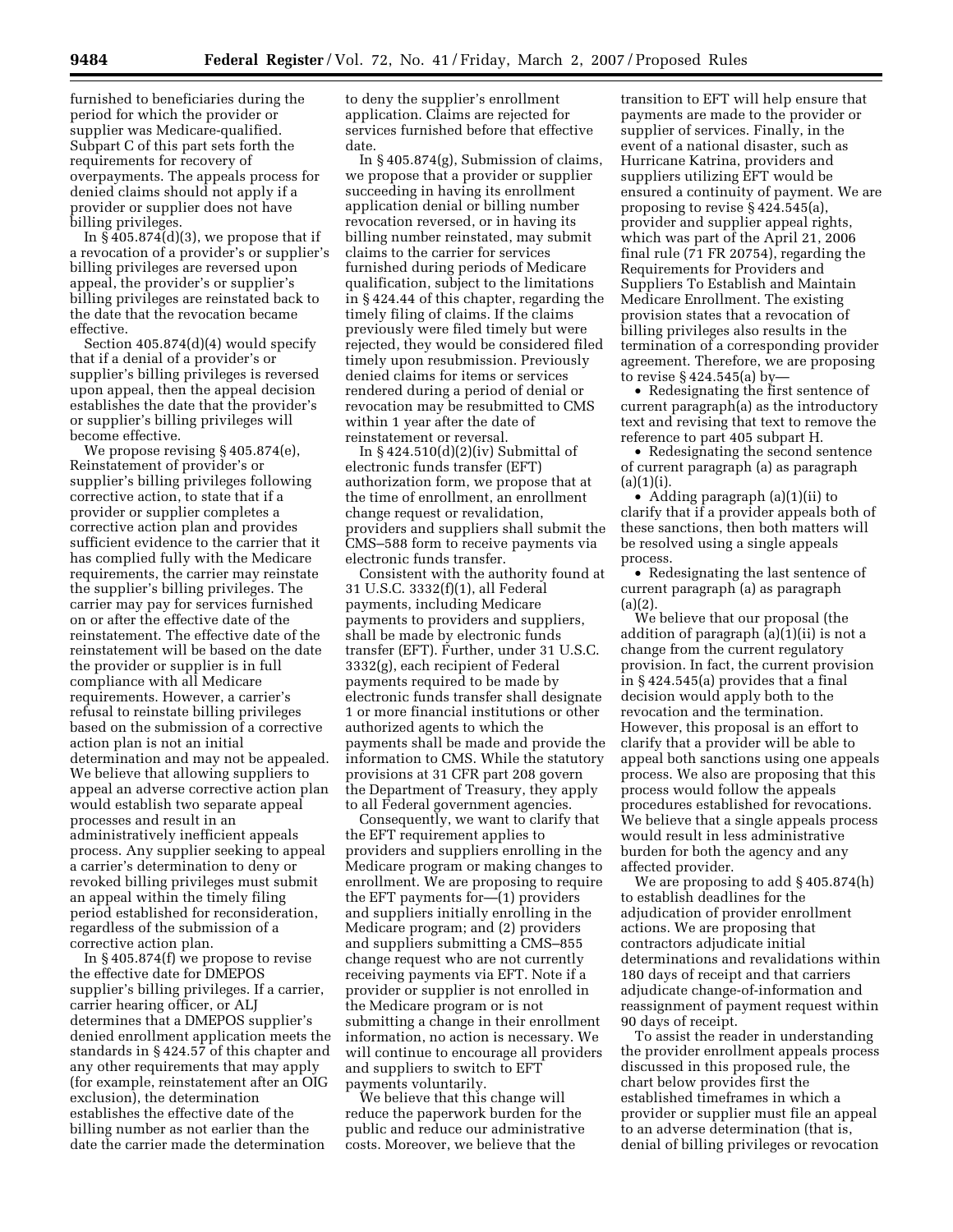of billing privileges), and second our proposed adjudication timeframes. Additional information regarding the appeals process is described in the following preamble.

| Medicare provider enrollment determination | Timeframe to<br>file an appeal<br>(davs | maximum<br>ımetrame |
|--------------------------------------------|-----------------------------------------|---------------------|
|                                            | 60                                      | 180                 |
| Reconsideration                            | 60                                      | 60                  |
|                                            | 60                                      | 180                 |
|                                            | 60                                      | 180                 |
|                                            | N/A                                     | N/A                 |

We are proposing to update § 424.525(a)(1) and § 424.525(a)(2) for reasons for rejecting enrollment applications by reducing the amount of time that a provider or supplier must furnish complete information requested by a contractor from 60 to 30 days. Additionally, we are proposing a reduction from 60 to 30 days for the period allowed to furnish all supporting documentation for submitting their enrollment application.

We are proposing to reject an application that is submitted by a provider or supplier if it is incomplete or if it fails to include all required supporting documentation on the enrollment application within 30 days of receipt. We are proposing this change because approximately 70 percent of the submitted applications are incomplete or lack the supporting documents for enrollment. This change will help facilitate the enrollment process and reduce the administrative burden associated with processing these applications.

We are also proposing to expand revocations by the addition of a revocation for the abuse of billing privileges to § 424.535. In the new  $§$  424.535(a)(8) we are proposing to allow Medicare fee-for-service (FFS) contractors to revoke Medicare billing privileges when a provider or supplier submits a claim or claims for services that could not have been furnished to a beneficiary. Specifically, we believe that it is both appropriate and necessary that CMS' FFS contractors be given the ability to revoke billing privileges when services could not have been furnished by a provider or supplier. We have found numerous examples of situations where a physician or other practitioner has billed for services furnished to beneficiaries that are undeliverable, including but not limited to situations where the beneficiary was deceased, the directing physician or beneficiary was not in the State or country when services were furnished, or when the beneficiary was in another setting where these services could not be administered, or the equipment necessary for testing was not present where the testing is said to have occurred.

We do not believe the determination made by the CMS FFS contractors constitutes a determination of fraud. In addition we believe that this new revocation authority is in line with other revocations already used by CMS and its FFS contractors. Further, providers and suppliers may appeal a contractor revocation using the process outlined in part 498.

We believe that this type of provision is essential to the efficient operation of the Medicare program because it would enable us to take an important step in protecting the expenditure of public monies with respect to service providers whose motives and billing practices are questionable, at best, and, at worst, of a sort that might prompt an aggressive response from the law enforcement community. The Medicare program ought not be forced to rely solely on its authority to deny claims on a piecemeal basis while having to devote extensive resources to maintaining the kind of close scrutiny of each of these providers and suppliers that would be required to minimize the program's exposure to the payment of claims that, by anyone's definition, ought not be tolerated. For this reason, we are proposing this provision in accordance with our broad rulemaking authorities in sections 1871 and 1102 of the Act.

We should note that providers or suppliers that expressly flag claims that they believe might be perceived by us as being in this category would not face prosecution under the False Claims Act.

In the new  $\S$  424.535(c), we are proposing a timeframe to wait for reapplication to the Medicare program when a provider or supplier is revoked. We are proposing that when a provider or supplier, including all authorized officials, delegating officials and practitioners, is revoked for any of the reasons listed at § 424.535 that the

provider, supplier, delegated official or authorizing official be prohibited from enrolling for 3 years. We believe that revocations are serious matters and must be treated as such to maintain the integrity of the program. We invite public comment on whether we should consider different (that is, shorter or longer) timeframes for prohibiting a provider or supplier from re-enrolling in the Medicare program after a revocation has been issued.

Under the Medicare regulations, we know from experience that it is often the case that providers, and particularly some suppliers, simply react to a termination from the program by turning around and immediately seeking reentry into the program, oftentimes in another location or with a different name. Such practices make a sham of the enforcement process leaving us with the obligation to constantly monitor suspect providers and suppliers, forcing the agency to stand by while the same offenders engage in the same noncompliant billing practices that led to their expulsion in the first place. We do not believe it is consistent with our mandate to administer an efficient program or to protect the expenditure of public monies by being compelled to take such a passive approach to what are clearly substandard practices. By having a regulatory provision that would keep such entities out of the program for 3 years, we believe we would be establishing a credible deterrent to these substandard billing practices where providers and suppliers would know that there are real consequences to their actions. The Medicare program ought not have to choose to do business with all entities simply because they express their willingness to accept Federal payment for services that they have demonstrated are too often suspicious or so poorly presented that they cause the program to devote too many resources to determine their accuracy.

We are proposing to revise in § 498.1(g) in accordance with section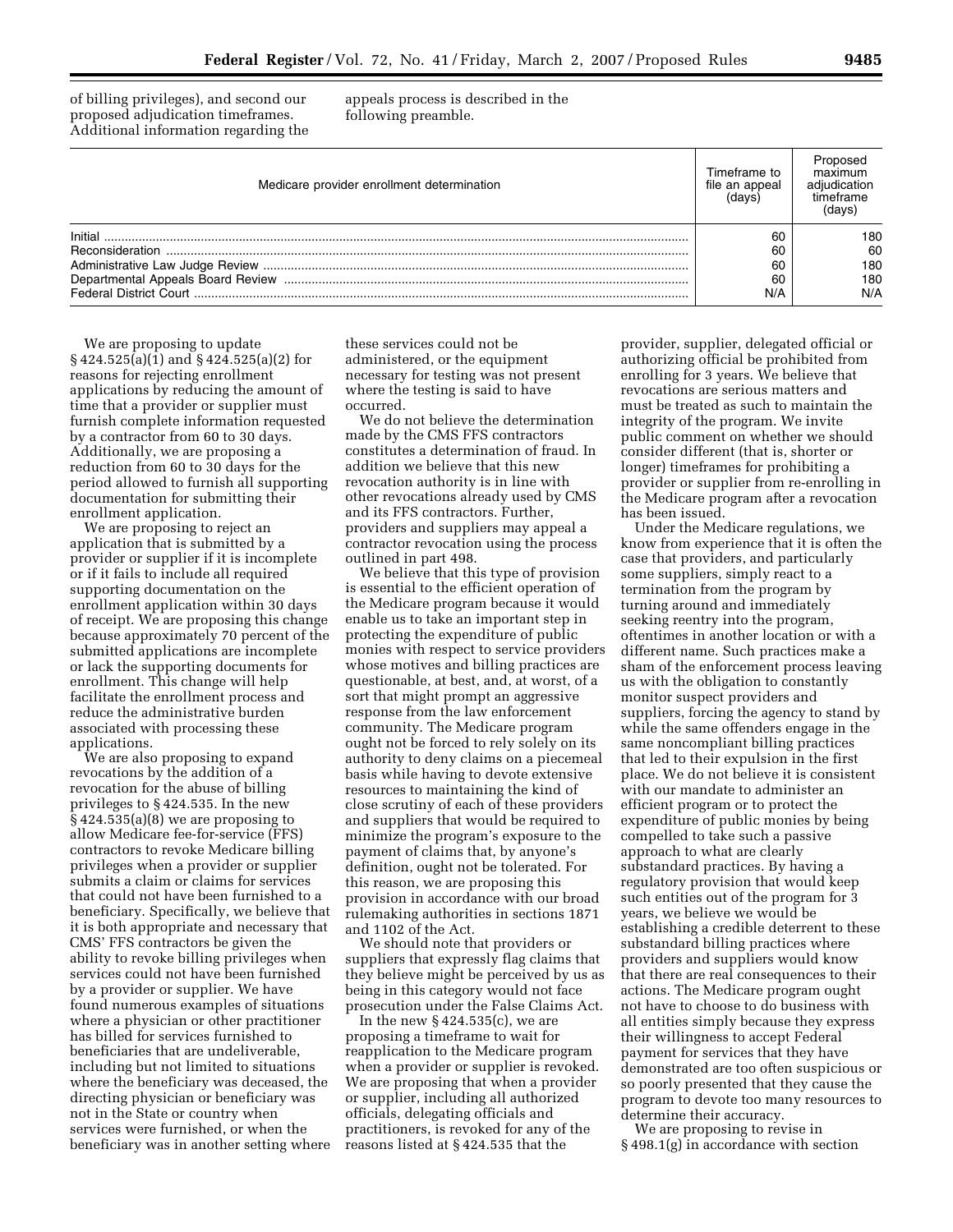936(a)(2) of the MMA to provide an ALJ hearing, and judicial review for any provider or supplier whose application for enrollment or reenrollment in Medicare has been denied.

In § 498.2, we are proposing to revise the definition of a ''supplier'' to—(1) include a supplier of durable medical equipment, prosthetics, orthotics, or supplies (DMEPOS); ambulance service provider; independent diagnostic testing facility; physician; and other practitioner such as physician assistant; and (2) remove the reference to ''prospective supplier.'' In § 498.2, we are also proposing to add a separate definition of ''prospective supplier.'' We are removing the definition of the ''Office of Hearings and Appeals (OHA)'' because the function of this office has been moved from the Social Security Administration to the Department of Health and Human Services. We are also proposing to revise the definition of ''affected party'' to specify that it includes CMS or a CMS contractor.

We are proposing to revise § 498.5 by adding a new paragraph (l) to clarify the administrative process that a prospective provider, existing provider, prospective supplier or existing supplier dissatisfied with an initial determination or revised initial determination related to the denial or revocation of Medicare billing privileges would use.

We are proposing to revise § 498.5(f)(2) to be consistent with the change in § 498.1(g). This would implement the mandate of section 936(a)(2) of the MMA regarding judicial review. We are proposing these standards because the FFS contractors need sufficient time to adjudicate the facts and make a reasoned decision. Moreover, while we are establishing an outside limit for processing these applications, the vast majority of these decisions are made within 120 days. We are requesting comment on this existing standard.

We are proposing to revise § 498.22(a) to add that we have delegated authority to our contractors to reconsider an initial determination. We are also proposing to revise § 498.22(b)(1) to state that a reconsideration request is to be filed with CMS or with the State survey agency, or, in the case of prospective suppliers, the entity specified in the notice of initial determination. We are proposing to revise § 498.44 to remove the term Associate Commissioner for Hearings and Appeals, and we are replacing it with the Secretary, because this function is no longer under the Social Security Administration; it is now

under the Department of Health and Human Services.

With the proposed revision to  $§$  405.874(c)(2), we want to clarify that a provider or supplier is required to prove that it is in compliance with all Medicare requirements for billing privileges, and that the Medicare FFS contractor incorrectly denied or revoked the supplier's billing number. Accordingly, we believe that the burden of proof is on the provider or supplier to show that it met all requirements upon application, or at the time of revocation. In § 498.56, we are proposing to add a new paragraph (e) that specifies the ''good cause'' exception to the admission of new evidence at the ALJ and DAB appeal levels.

Accordingly, we propose to revise § 498.56 and § 498.86 to prohibit providers and suppliers from submitting new provider enrollment issues or evidence at the ALJ and DAB levels of review. We believe that the efficiency and accuracy of the appeals process is enhanced when the provider or supplier submits all necessary documentation with their appeal request to prove that they are in compliance with all Medicare requirements for enrollment. If supporting evidence is not submitted with the request for a reconsideration, the contractor will contact the supplier to try to obtain the missing evidence. The contractor must make a decision based on the information in the case file.

The contractor may accept any additional documentation, even if it is not specified in the appeal notice. If the provider/supplier fails to submit evidence before the reviewing official issues its decision, the provider/ supplier would be precluded from introducing the evidence at higher levels of the appeals process. It is presumed that the Medicare FFS contractor made a reasonable determination in its denial or revocation of a supplier's billing privileges based on information it had at the time of the decision. The provider/supplier would be required to furnish the evidence that clearly shows the determination was in error at the time it was made.

We are proposing to revise § 498.78(a) to delete the provision that an affected party concur in writing or on the record with a CMS or Office of Inspector General (OIG) request for remand. We believe that the appeals process can be enhanced by allowing an ALJ to remand a provider enrollment case to the Medicare FFS contractor when CMS requests a remand. Further, we believe that a remand request could result in either a favorable decision to the

appellant or an administrative record that is complete.

In § 498.79, we are proposing that when a request for an ALJ hearing is filed after CMS or a FFS contractor has denied an enrollment application, that an ALJ must issue a decision, dismissal order or remand to CMS, as appropriate, no later than 180 days after the initial request for a hearing.

Finally, in  $\S 498.88(g)$ , we are proposing that when a request for a Board review is filed after an ALJ has issued a decision or dismissal order, that the Board must issue a decision, dismissal order or remand to the ALJ, as appropriate, no later than 180 days after the appeal was received by the Board.

## **V. Collection of Information Requirements**

Under the Paperwork Reduction Act of 1995 (PRA), agencies are required to provide a 60-day notice in the **Federal Register** and solicit public comment before a collection of information requirement is submitted to the Office of Management and Budget (OMB) for review and approval. In order to fairly evaluate whether an information collection should be approved by OMB, section 3506(c)(2)(A) of the PRA requires that we solicit comments on the following issues:

• Whether the information collection is necessary and useful to carry out the proper functions of the agency;

• The accuracy of the agency's estimate of the information collection burden;

• The quality, utility, and clarity of the information to be collected; and

• Recommendations to minimize the information collection burden on the affected public, including automated collection techniques. However, we believe the information collection activities referenced in § 405.874 are exempt under the terms of the PRA for the following reasons:

• As defined in 5 CFR 1320.4(a)(2), information collections conducted or sponsored during the conduct of criminal or civil action, or during the conduct of an administrative action, investigation, or audit involving an agency against specific individuals or entities are exempt from the PRA.

• As described in 5 CFR  $1320.3(h)(9)$ , facts or opinions obtained or solicited through nonstandardized follow-up questions designed to clarify responses to approved collections, are exempt from the PRA; and

• Nonstandardized information collections directed to less than 10 persons do not constitute information collections as outlined in 5 CFR 1320.3(c).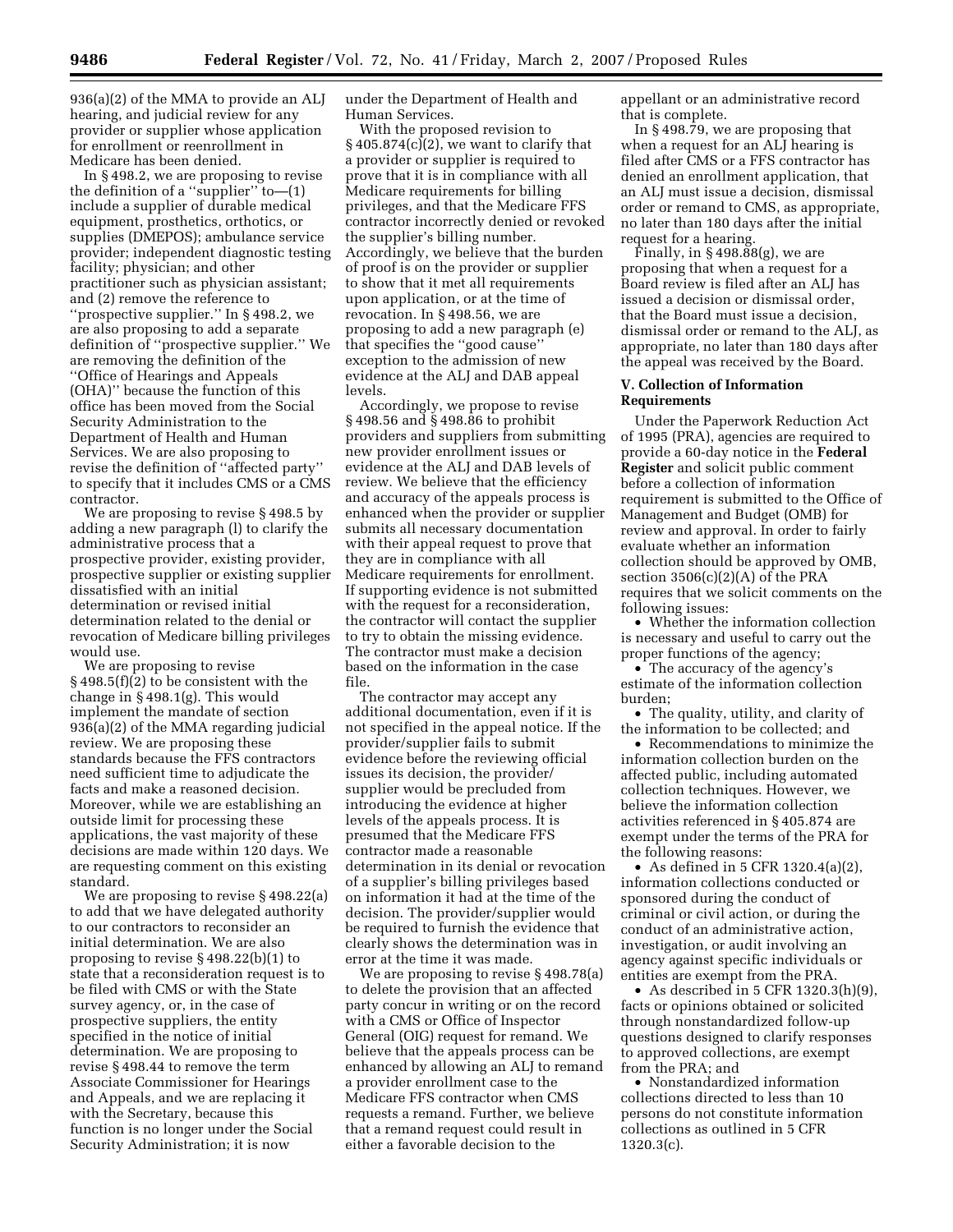We believe that the collection requirements are part of the administrative process, and collected in a nonstandardized manner. Since each case will be different, based on the reasons for denial or revocation, and evidence presented, they fall under these exceptions.

If you comment on any of these information collection and recordkeeping requirements, please mail copies directly to the following:

Centers for Medicare and Medicaid Services, Office of Strategic Operations and Regulatory Affairs, Regulations Development Group, *Attn.:* William Parham, CMS–6003–P2, Room C4–26– 05, 7500 Security Boulevard, Baltimore, MD 21244–1850; and Office of Information and Regulatory Affairs, Office of Management and Budget, Room 10235, New Executive Office Building, Washington, DC 20503. *Attn.:*  Carolyn Lovett, CMS Desk Officer, CMS–6003–P2,

*carolyn*\_*lovett@omb.eop.gov*. Fax (202) 395–6974.

#### **VI. Response to Comments**

Because of the large number of public comments we normally receive on **Federal Register** documents, we are not able to acknowledge or respond to them individually. We will consider all comments we receive by the date and time specified in the **DATES** section of this preamble, and, when we proceed with a subsequent document, we will respond to the comments in the preamble to that document.

### **VII. Regulatory Impact Statement**

We have examined the impact of this rule as required by Executive Order 12866 (September 1993, Regulatory Planning and Review), the Regulatory Flexibility Act (RFA) (September 19, 1980, Pub. L. 96–354), section 1102(b) of the Social Security Act, the Unfunded Mandates Reform Act of 1995 (Pub. L. 104–4, and Executive Order 13132).

Executive Order 12866 directs agencies to assess all costs and benefits of available regulatory alternatives and, if regulation is necessary, to select regulatory approaches that maximize net benefits (including potential economic, environmental, public health and safety effects, distributive impacts; and equity). A regulatory impact analysis (RIA) must be prepared for major rules with economically significant effects (\$100 million or more in any 1 year). This rule does not reach the economic threshold and thus is not considered a major rule.

The RFA requires agencies to analyze options for regulatory relief for small businesses. For purposes of the RFA,

small entities include small businesses, nonprofit organizations, and government agencies. Most hospitals and most other providers and suppliers are small entities, either by nonprofit status or by having revenues of \$6 to \$29 million in any one year. Individuals and States are not included in the definition of a small entity. We are not preparing an analysis for the RFA because we have determined that this rule will not have a significant economic impact on a substantial number of small entities.

We maintain that this proposed rule would not have an adverse impact on small entities; in fact, it would afford small suppliers a measure of protection against adverse actions by us, and extend protection to a larger group of suppliers beyond the DMEPOS suppliers currently covered under § 405.874. Because this proposed rule would merely clarify, expand, and update our current policy and administrative appeal rights, we anticipate slight, if any, economic impact on small entities.

According to data submitted to us by carriers in calendar year 2003, approximately 166,500 enrollment applications were submitted to the Medicare carriers by suppliers seeking to receive billing privileges. We believe that a vast majority of these applicants were small businesses. Of those applications, approximately 2,000 were denied, and approximately 200 applicants requested a reconsideration. Because we have already granted appeal rights to the affected suppliers via instructions to carriers, we estimate that this regulation would have minimal impact on carrier workloads.

In addition, section 1102(b) of the Act requires us to prepare a regulatory impact analysis if a rule may have a significant impact on the operations of a substantial number of small rural hospitals. This analysis must conform to the provisions of section 603 of the RFA. For purposes of section 1102(b) of the Act, we define a small rural hospital as a hospital that is located outside of a Metropolitan Statistical Area and has fewer than 100 beds. We are not preparing an analysis for section 1102(b) of the Act because we have determined, and we determined, that this proposed rule will not have a significant impact on the operations of a substantial number of small rural hospitals. There is no negative impact on the program or on small businesses.

Section 202 of the Unfunded Mandates Reform Act of 1995 also requires that agencies assess anticipated costs and benefits before issuing any rule that may result in expenditure in

any 1 year by State, local, or tribal governments, in the aggregate, or by the private sector, of \$120 million. This rule does not mandate expenditures by either the governments mentioned or the private sector, therefore no analysis is required.

Executive Order 13132 establishes certain requirements that an agency must meet when it promulgates a proposed rule (and subsequent final rule) that imposes substantial direct requirement costs on State and local governments, preempts State law, or otherwise has Federalism implications. Since this regulation does not impose any costs on State or local governments, the requirements of E.O 13132 are not applicable.

In accordance with the provisions of Executive Order 12866, this regulation was reviewed by the Office of Management and Budget.

## **Lists of Subjects**

## *42 CFR Part 405*

Administrative practice and procedure, Health facilities, Health professions, Kidney diseases, Medical devices, Medicare, Reporting and recordkeeping requirements, Rural areas, X-rays.

#### *42 CFR Part 424*

Emergency medical services, Health facilities, Health professions, Medicare, Reporting and recordkeeping requirements.

#### *42 CFR Part 498*

Administrative practice and procedure, Health facilities, Health professions, Medicare, Reporting and recordkeeping requirements.

For the reasons set forth in the preamble, the Centers for Medicare & Medicaid Services would amend 42 CFR chapter IV as set forth below:

## **PART 405—FEDERAL HEALTH INSURANCE FOR THE AGED AND DISABLED**

1. The authority citation for Part 405, subpart H, continues to read as follows:

**Authority:** Secs. 1102, 1842(b)(3)(C), 1869(b), and 1871 of the Social Security Act (42 U.S.C. 1302, 1395u(b)(3)(C), 1395ff(b) and 1395hh).

## **Subpart H—Appeals Under the Medicare Part B Program**

2. Section 405.802 is revised by adding the definitions of ''prospective supplier'' and ''supplier'' in alphabetical order to read as follows:

#### **§ 405.802 Definitions.**

\* \* \* \* \*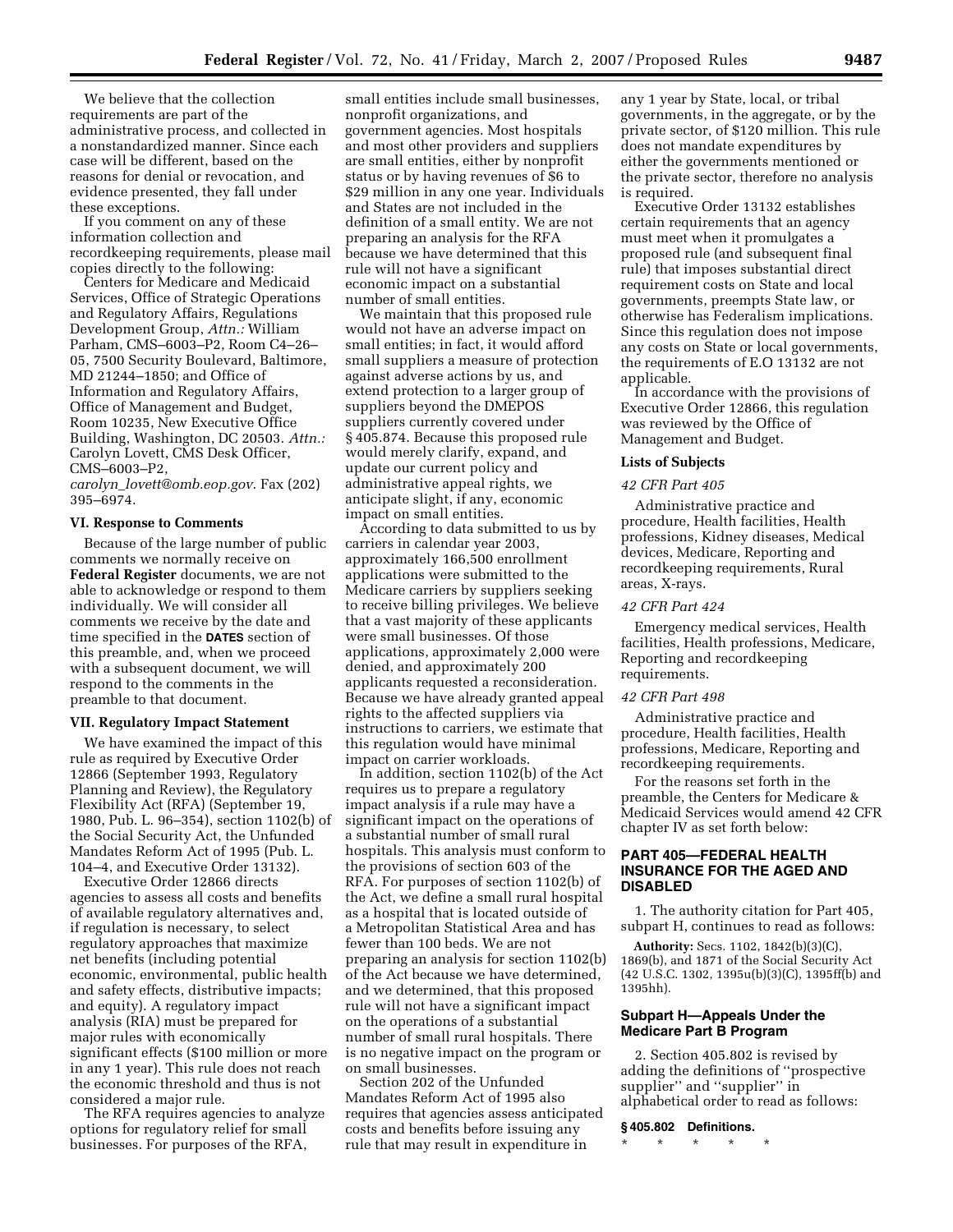*Prospective supplier* means any of the listed entities specified in the definition of supplier that seeks to be approved for coverage of its services under Medicare.

\* \* \* \* \*

*Supplier* means an independent laboratory; supplier of durable medical equipment, prosthetics, orthotics, or supplies (DMEPOS); ambulance service provider; independent diagnostic testing facility; physician or other practitioner such as physician assistant; physical therapist in independent practice; clinical laboratories; supplier of portable X-ray services; rural health clinic (RHC); Federally qualified health center (FQHC); ambulatory surgical center (ASC); an entity approved by CMS to furnish outpatient diabetes selfmanagement training; or end-stage renal disease (ESRD) treatment facility that is approved by CMS as meeting the conditions for coverage of its services.

\* \* \* \* \* 3. Section 405.874 is revised to read as follows:

#### **§ 405.874 Appeals of carrier determinations that a supplier fails to meet the requirements for Medicare billing privileges.**

(a) *Denial of a supplier enrollment application.* If a carrier denies a supplier's enrollment application, the carrier must notify the supplier by certified mail. The notice must include the following:

(1) The reason for the denial in sufficient detail to allow the supplier to understand the nature of its deficiencies.

(2) The right to appeal in accordance with part 498 of this chapter.

(3) The address to which the written appeal must be mailed.

(b) *Revocation of Medicare billing privileges.* (1) *Notice of revocation.* If a carrier revokes a supplier's Medicare billing privileges, the carrier must notify the supplier by certified mail. The notice must include the following:

(i) The reason for the revocation in sufficient detail for the supplier to understand the nature of its deficiencies.

(ii) The right to appeal in accordance with part 498 of this chapter.

(iii) The address to which the written appeal must be mailed.

(2) *Revocation of a supplier's billing privileges.* The revocation of a supplier's billing privileges is effective 15 days after the carrier mails the notice of its determination to the supplier. A revocation based on a Federal exclusion or debarment is effective with the date of the exclusion or debarment.

(3) *Payment.* (i) Medicare does not pay for any items or services furnished by a supplier during a period in which a supplier does not have billing privileges or its billing privileges are revoked.

(ii) Carriers do not pay for services furnished by the supplier beginning with the effective date of a revocation.

(iii) Medicare does not pay for items and supplies unless the supplier has a valid, active Medicare billing number.

(iv) Claims for items or services furnished to Medicare beneficiaries after the effective date of the revocation are rejected. Rejections of claims because a supplier does not have a valid billing number may not be appealed by the supplier. Claims submitted to carriers for items or services furnished during a period of supplier ineligibility are rejected by the carrier, and not denied by the carrier.

(c) *Appeal rights.* (1) A provider or supplier may appeal the initial determination to deny a provider or supplier's enrollment application, or if applicable, to revoke a current billing number by following the procedures specified in part 498 of this chapter.

(2) The reconsideration of a determination to deny or revoke a provider or supplier's Medicare billing privileges may be handled by a carrier hearing officer not involved in the initial determination.

(3) Providers and suppliers have the opportunity to submit evidence related to the enrollment action. Providers and suppliers must, at the time of their request, submit all evidence that they want to be considered.

(4) If supporting evidence is not submitted with the appeal request, the contractor contacts the provider or supplier to try to obtain the evidence.

(5) If the provider or supplier fails to submit this evidence before the contractor issues its decision, the provider or supplier is precluded from introducing new evidence at higher levels of the appeals process.

(d) *Impact of reversal of carrier determination on claims processing*.

(1) Claims for services furnished to Medicare beneficiaries during a period in which the supplier billing privileges was not effective are rejected.

(2) If a supplier is determined not to have qualified for a billing privileges in one period but qualified in another, carriers process claims for services furnished to beneficiaries during the period for which the supplier was Medicare-qualified. Subpart C of this part sets forth the requirements for recovery of overpayments.

(3) If a revocation of a supplier's billing privilege is reversed upon appeal, the supplier's billing privileges are reinstated back to the date that the revocation became effective.

(4) If denial of a supplier's billing privileges is reversed upon appeal and becomes binding, then the appeal decision establishes the date that the supplier's billing privileges becomes effective.

(e) *Reinstatement of supplier billing privilege following corrective action.* If a supplier completes a corrective action and provides sufficient evidence to the carrier that it has complied fully with the Medicare requirements, the carrier may reinstate the supplier's billing privileges. The carrier may pay for services furnished on or after the effective date of the reinstatement. The effective date is based on the date the supplier is in compliance with all Medicare requirements. A carrier's refusal to reinstate a supplier's billing privileges based on a corrective action is not an initial determination under part 498 of this chapter.

(f) *Effective date for DMEPOS supplier's billing privileges.* If a carrier, carrier hearing officer, or ALJ determines that a DMEPOS supplier's denied enrollment application meets the standards in § 424.57 of this chapter and any other requirements that may apply, the determination establishes the effective date of the billing privileges as not earlier than the date the carrier made the determination to deny the DMEPOS supplier's enrollment application. Claims are rejected for services furnished before that effective date.

(g) *Submission of claims.* A supplier succeeding in having its enrollment application denial or billing privileges revocation reversed in a binding decision, or in having its billing privileges reinstated, may submit claims to the carrier for services furnished during periods of Medicare qualification, subject to the limitations in § 424.44 of this chapter, regarding the timely filing of claims. If the claims previously were filed timely but were rejected, they are considered filed timely upon resubmission. Previously denied claims for items or services rendered during a period of denial or revocation may be resubmitted to CMS within 1 year after the date of reinstatement or reversal.

(h) *Deadline for processing provider enrollment initial determinations.*  Contractors approve or deny complete provider enrollment applications to approval or denial within the following timeframes:

(1) *Initial enrollments.* Contractors process new enrollment applications within 180 days of receipt.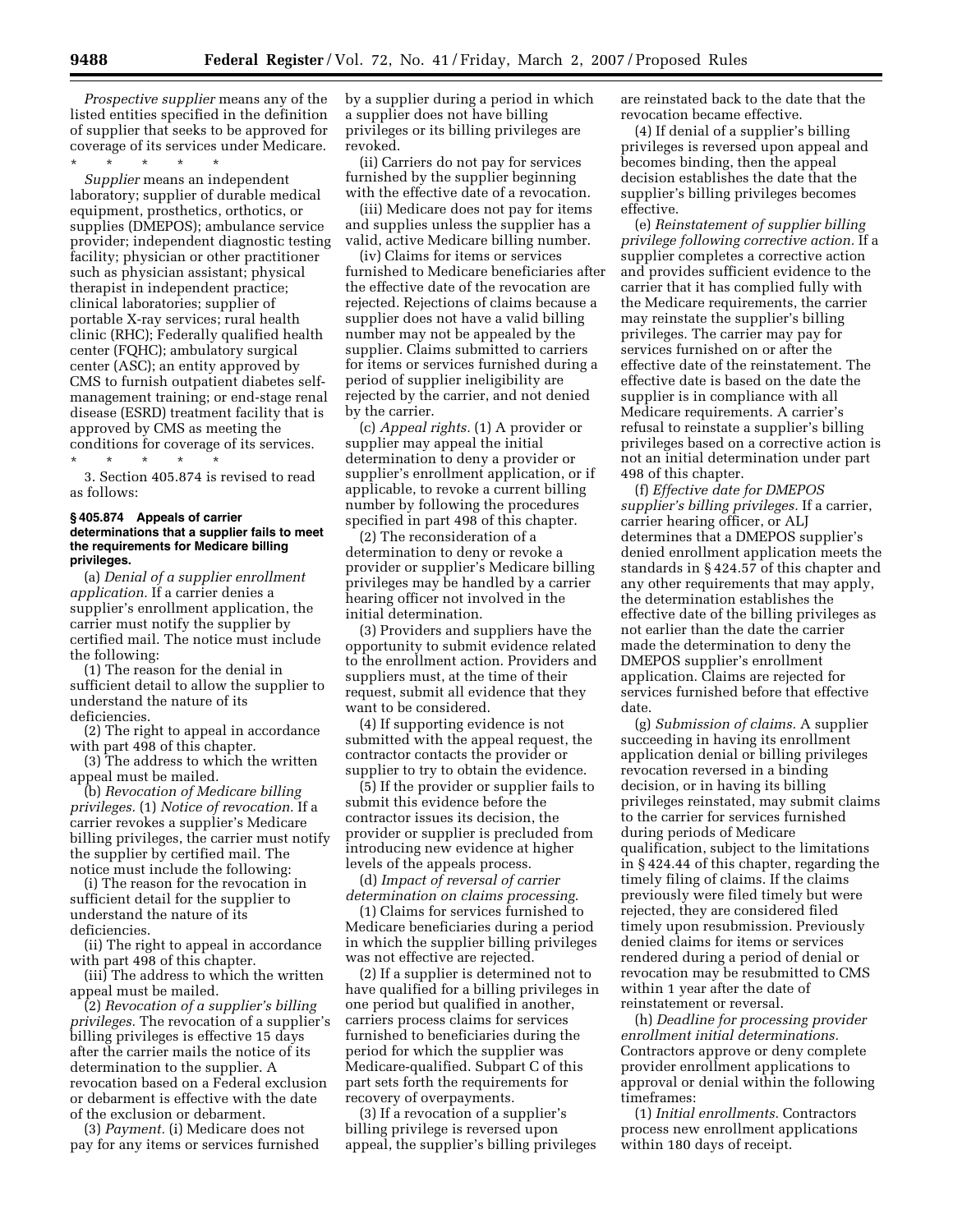(2) *Revalidation of existing enrollments.* Contractors process revalidations within 180 days of receipt.

(3) *Change-of-information and reassignment of payment request.*  Contractors process change-ofinformation and reassignment of payment requests within 90 days of receipt.

## **PART 424—CONDITIONS FOR MEDICARE PAYMENT**

4. The authority citation for part 424 continues to read as follows:

**Authority:** Secs. 1102 and 1871 of the Social Security Act (42 U.S.C. 1302 and 1395hh).

5. Section 424.510 is amended by adding a new paragraphs *(d)(2)(iv) and*  (e) to read as follows:

### **§ 424.510 Requirements for enrolling in the Medicare program.**

\* \* \* \* \*

- *(d)*
- *(2)* \* \* \*

*(iv) The revisions read as follows: At the time of enrollment, an enrollment change request or revalidation, providers and suppliers must agree to receive Medicare payments via EFT. In order to receive Medicare payments via EFT, providers and suppliers must submit the CMS–588 form.* 

\* \* \* \* \* (e) Providers and suppliers must—(1) Agree to receive Medicare payment via electronic funds transfer (EFT) at the time of enrollment, revalidation or submission of an enrollment change request; and

(2) Submit the CMS–588 form to receive Medicare payment via electronic funds transfer.

6. Section 424.525 is amended by— A. Republishing paragraph (a)

introductory text.

B. Revising paragraphs (a)(1) and (a)(2).

The revisions read as follows:

#### **§ 424.525 Rejection of a provider or supplier's enrollment application for Medicare enrollment.**

(a) *Reasons for rejection.* CMS may reject a provider or supplier's enrollment application for the following reasons:

(1) The provider or supplier fails to furnish complete information on the provider/supplier enrollment application within 30 calendar days from the date of the contractor request for the missing information.

(2) The provider or supplier fails to furnish all required supporting documentation within 30 calendar days of submitting the enrollment application.

\* \* \* \* \* 7. Section 424.535 is amended by— A. Adding a new paragraph (a)(8).

B. Redesignating paragraphs (c) through (f) as paragraphs (d) through (g).

C. Adding a new paragraph (c). The addition and revision read as follows:

### **§ 424.535 Revocation of enrollment and billing privileges from the Medicare program.**

\* \* \* \* \*  $(a) * * *$ .

(8) *Abuse of billing privileges.* The provider or supplier submits a claim or claims for services that could not have been furnished to a specific individual on the date of service. These instances include but are not limited to situations where the beneficiary is deceased, the directing physician or beneficiary is not in the State or country when services were furnished, or when the equipment necessary for testing is not present where the testing is said to have occurred.

\* \* \* \* \* (c) *Reapplying after revocation.* After a provider, supplier, delegated official or authorizing official has had their billing privileges revoked, they must wait 3 years from the date of revocation before they can reapply to participate in the Medicare program. \* \* \* \* \*

8. Section 424.545 is amended by revising paragraph (a) to read as follows:

#### **§ 424.545 Provider and supplier appeal rights.**

(a) *General.* A provider or supplier that is denied enrollment in the Medicare program, or whose Medicare enrollment has been revoked may appeal CMS' decision in accordance with part 498, subpart A of this chapter.

(1) *Appeals resulting in the termination of a provider agreement.* (i) When revocation of billing privileges also results in the termination of a corresponding provider agreement, the provider may appeal CMS' decision in accordance with part 498 of this chapter with the final decision of the appeal applying to both the billing privileges and the provider agreement.

(ii) When a provider appeals the revocation of billing privileges and the termination of its provider agreement, there will be one appeals process which will address both matters. The appeal procedures for revocation of Medicare billing privileges will apply.

(2) *Payment of unpaid claims.*  Payment is not made during the appeals process. If the provider or supplier is

successful in overturning a denial or revocation, unpaid claims for services furnished during the overturned period may be resubmitted.

\* \* \* \* \*

## **PART 498—APPEALS PROCEDURES FOR DETERMINATIONS THAT AFFECT PARTICIPATION IN THE MEDICARE PROGRAM AND FOR DETERMINATIONS THAT AFFECT THE PARTICIPATION OF ICFs/MR AND CERTAIN NFs IN THE MEDICAID PROGRAM**

9. The authority citation for part 498 continues to read as follows:

**Authority:** Secs. 1102 and 1871 of the Social Security Act (42 U.S.C. 1302 and 1395hh).

## **Subpart A—General Provisions**

10. Section 498.1 is amended by revising paragraph (g) to read as follows:

## **§ 498.1 Statutory basis.**

\* \* \* \* \*

(g) Section 1866(j) of the Act provides for a hearing and judicial review for any provider or supplier whose application for enrollment or reenrollment in Medicare is denied or whose billing privileges are revoked.

\* \* \* \* \* 11. Section 498.2 is amended by— A. Revising the definition of ''affected party''.

B. Removing the definition of ''OHA''. C. Adding in alphabetical order the

definition of ''prospective supplier''. D. Revising the definition of

''supplier''.

The addition and revisions read as follows:

### **§ 498.2 Definitions.**

\* \* \* \* \* *Affected party* means a provider, prospective provider, supplier, prospective supplier, or practitioner that is affected by an initial determination or by any subsequent determination or decision issued under this part, and ''party'' means the affected party or CMS, as appropriate. For provider or supplier enrollment appeals, an affected party includes CMS or a CMS contractor.

\* \* \* \* \* *Prospective supplier* means any of the listed entities specified in the definition of supplier that seek to be approved for coverage of its services under Medicare.

\* \* \* \* \* *Supplier* means an independent laboratory; supplier of portable X-ray services, rural health clinic (RHC); Federally qualified health center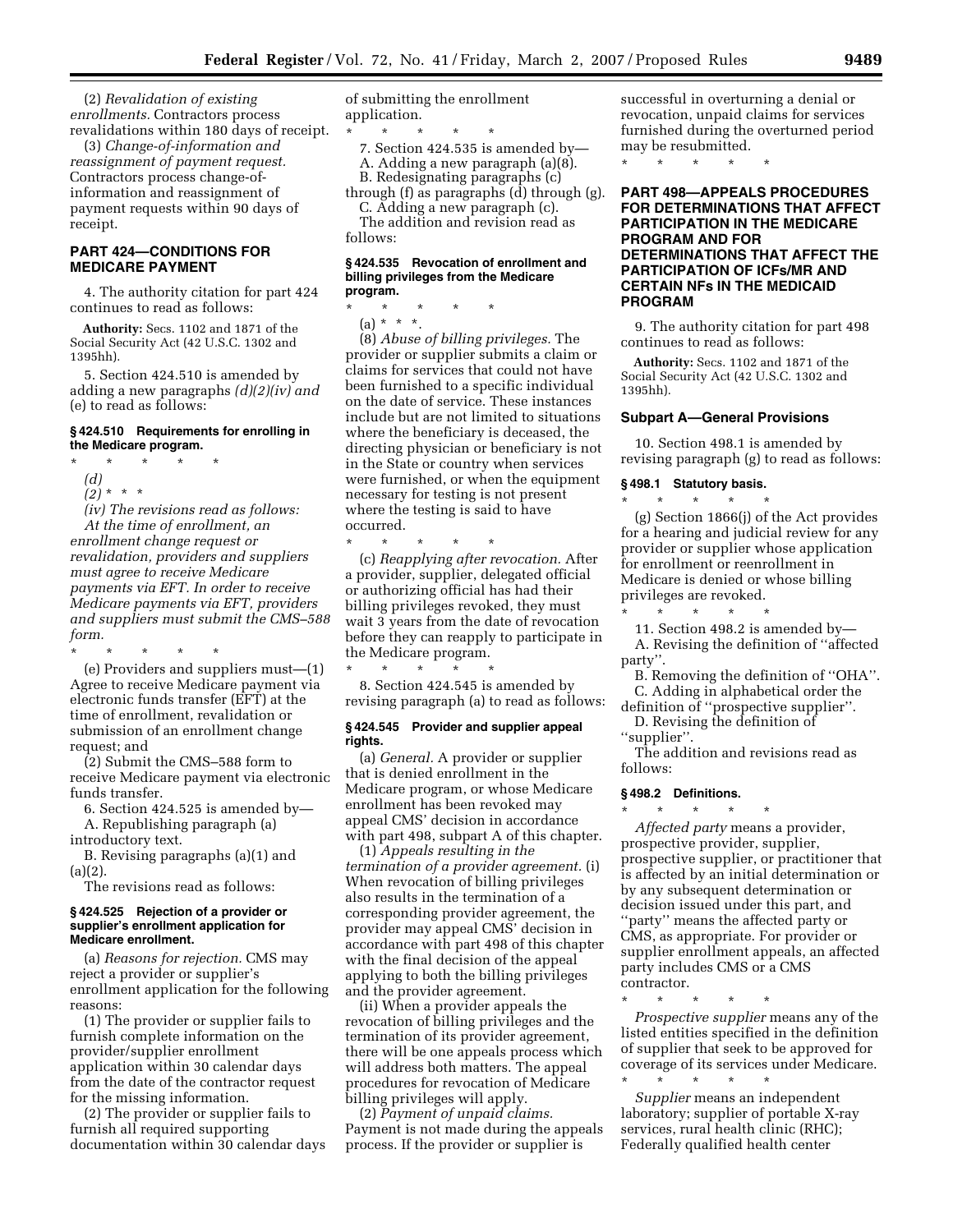(FQHC); ambulatory surgical center (ASC); a supplier of durable medical equipment, prosthetics, orthotics, or supplies (DMEPOS); ambulance service provider; independent diagnostic testing facility; physician or other practitioner such as physician assistant, physical therapist in independent practice, clinical laboratories, an entity approved by CMS to furnish outpatient diabetes self-management training, or end-stage renal disease (ESRD) treatment facility that is approved by CMS as meeting the conditions for coverage of its services.

12. Section 498.5 is amended by—

A. Revising paragraph (f)(2).

B. Adding a new paragraph (l).

The revision and addition read as follows:

#### **§ 498.5 Appeal rights.**

\* \* \* \* \* (f) \* \* \*

(2) A supplier or prospective supplier dissatisfied with an ALJ decision may request Board review, and has a right to seek judicial review of the Board's decision.

\* \* \* \* \*

(l) *Appeal rights related to provider enrollment.* 

(1) Any prospective provider, an existing provider, prospective supplier or existing supplier dissatisfied with an initial determination or revised initial determination related to the denial or revocation of Medicare billing privileges may request reconsideration in accordance with § 498.22(a).

(2) CMS, a CMS contractor, any prospective provider, an existing provider, prospective supplier or existing supplier dissatisfied with a reconsidered determination under paragraph (l)(1) of this section, or a revised reconsidered determination under § 498.30, is entitled to a hearing before an ALJ.

(3) CMS, a CMS contractor, any prospective provider, an existing provider, prospective supplier or existing supplier dissatisfied with a hearing decision may request Board review, and any prospective provider, an existing provider, prospective supplier, or existing supplier has a right to seek judicial review of the Board's decision.

## **Subpart B—Initial, Reconsidered, and Revised Determinations**

13. Section 498.22 is amended by revising paragraphs (a) and (b)(1) to read as follows:

### **§ 498.22 Reconsideration.**

(a) *Right to reconsideration.* CMS or one of its contractors reconsiders an

initial determination that affects a prospective provider or supplier, or a hospital seeking to qualify to claim payment for all emergency hospital services furnished in a calendar year, if the affected party files a written request in accordance with paragraphs (b) and (c) of this section. For denial or revocation of enrollment, prospective providers and suppliers and providers and suppliers have a right to reconsideration.

(b)  $* * * *$ 

(1) With CMS or with the State survey agency, or in the case of prospective supplier the entity specified in the notice of initial determination; \* \* \* \* \*

# **Subpart D—Hearings**

14. Section 498.40 is amended by revising paragraph (a)(1) to read as follows:

## **§ 498.40 Request for hearing.**

(a)  $* * * (1)$  An affected party entitled to a hearing under § 498.5 may file a request for a hearing with the ALJ office identified in the determination letter.

\* \* \* \* \* 15. Section 498.44 is revised to read as follows:

#### **§ 498.44 Designation of hearing official.**

(a) The Secretary or his or her delegate designates an ALJ or a member or members of the Board to conduct hearings.

(b) If appropriate, the Secretary or the delegate may designate another ALJ or another member or other members of the Board to conduct the hearing.

(c) As used in this part, ''ALJ'' includes any ALJ of the Department of Health and Human Services or members of the Board who are designated to conduct a hearing.

16. Section 498.56 is amended by—

- A. Revising paragraph (a)(2).
- B. Adding a new paragraph (e).

The revision and addition read as follows:

#### **§ 498.56 Hearing on new issues.**

\* \* \* \* \* (a) \* \* \*

(2) Except for provider or supplier enrollment appeals which are addressed in § 498.56(e), the ALJ may consider new issues even if CMS or the OIG has not made initial or reconsidered determinations on them, and even if they arose after the request for hearing was filed or after the prehearing conference.

\* \* \* \* \*

(e) *Provider and supplier enrollment appeals: Good cause requirement.* (1)

*Examination of any new documentary evidence.* After a hearing is requested but before it is held, the ALJ will examine any new documentary evidence submitted to the ALJ by a provider or supplier to determine whether the provider or supplier has good cause for submitting the evidence for the first time at the ALJ level.

(2) *Determining if good cause exists.*  An ALJ finds good cause, for example, when the new evidence is material to an issue addressed in the reconsideration and that issue was not identified as a material issue before the reconsideration.

(3) *If good cause does not exist.* If the ALJ determines that there was not good cause for submitting the evidence for the first time at the ALJ level, the ALJ must exclude the evidence from the proceeding and may not consider it in reaching a decision.

(4) *Notification to all parties.* As soon as possible, but no later than the start of the hearing, the ALJ must notify all parties of any evidence that is excluded from the hearing.

17. Section 498.78 is amended by revising paragraph (a) to read as follows:

## **§ 498.78 Remand by the Administrative Law Judge.**

(a) If CMS requests remand, the ALJ may remand any case properly before him or her to CMS.

\* \* \* \* \* 18. A new § 498.79 is added to subpart D to read as follows:

## **§ 498.79 Timeframes for deciding an enrollment appeal before an ALJ.**

When a request for an ALJ hearing is filed after CMS or a FFS contractor has denied an enrollment application, the ALJ must issue a decision, dismissal order or remand to CMS, as appropriate, no later than the end of the 180-day period beginning from the date the appeal was filed with an ALJ.

## **Subpart E—Departmental Appeals Board Review**

19. Section 498.86 is amended by revising paragraph (a) to read as follows:

#### **§ 498.86 Evidence admissible on review.**

(a) Except for provider or supplier enrollment appeals which are addressed in § 498.56(e), the Board may admit evidence into the record in addition to the evidence introduced at the ALJ hearing (or the documents considered by the ALJ if the hearing was waived) if the Board considers that the additional evidence is relevant and material to an issue before it.

\* \* \* \* \*